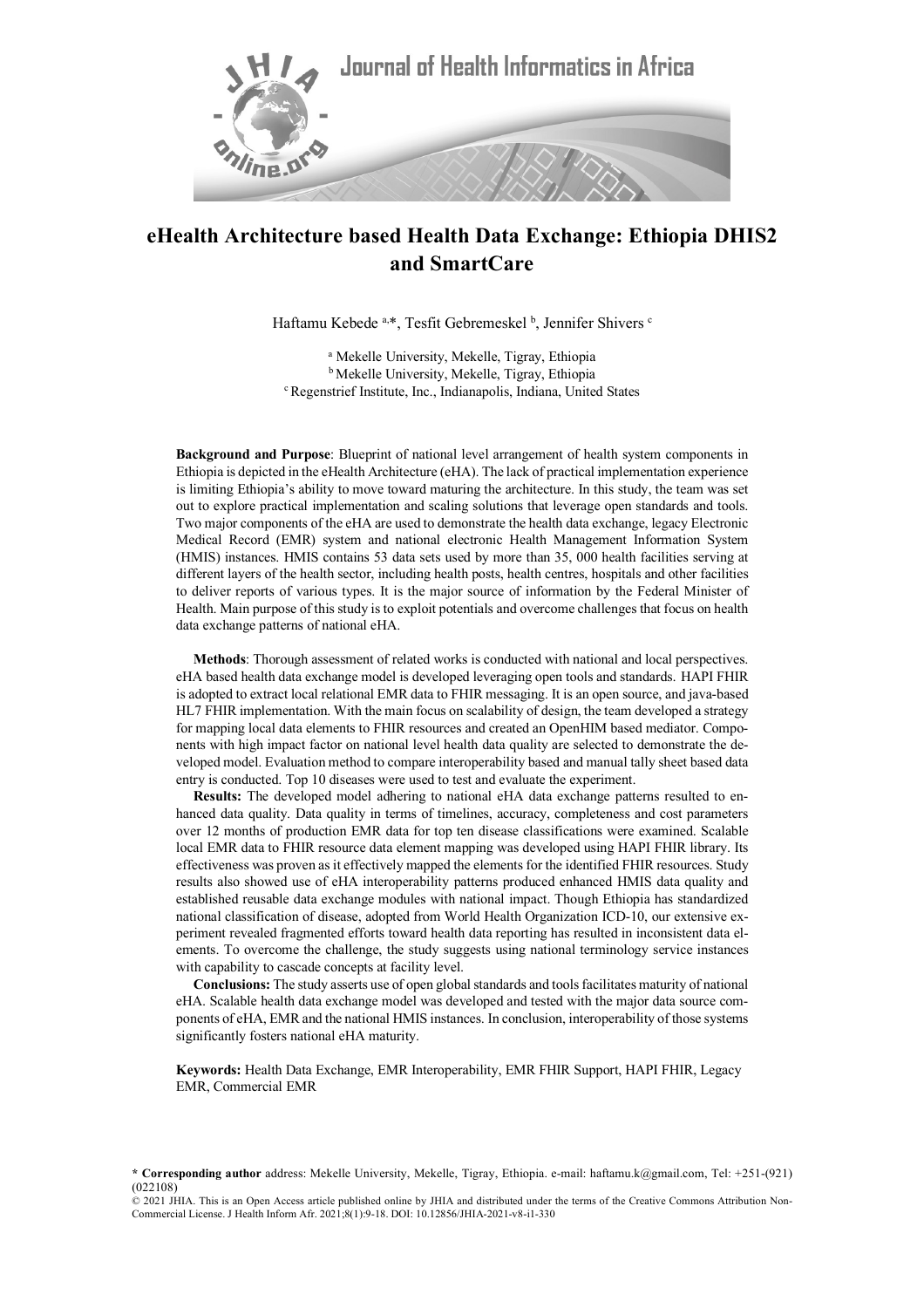# **1. Introduction**

#### **1.1. Background**

The Health Sector in Ethiopia has been long working to enhance health care service delivery through digital solutions. The sector with its partners has been rolling out different projects in different parts of the health system to support the realization of the Ethiopian Health Sector Transformation Plan (HSTP) [1] [2]. So far, various Health Information Systems (HIS) are introduced, and different studies are conducted to support the HIS activities in leveraging emerging technologies for better health services.

An Information Revolution Roadmap(IRR) was prepared and implemented, as one of the four pillars of the HSTP, to support the digitization and information use of the sector [3] [4]. The IRR agenda is to realize the methods and practices of collecting, analyzing, presenting, and disseminating information. One of the fruitions of the roadmap is the Ethiopian eHealth Architecture (eHA) [5]. The eHA defines guidelines and principles to facilitate the standardization and interoperability of HISs. It is developed to plan for and consider future needs and embrace global data exchange practices. Conventional practices are often focused on local implementation needs with little concern for interoperability and data sharing across systems.

In low resource settings, HISs are introduced for data collection needs. Such silo systems are not designed for future expansion and data sharing needs, making it challenging to retrospectively incorporate emerging national and international data exchange needs. On the other hand, replacing existing systems with new systems pose feasibility challenges including challenges of data migrations, budget constraints and resource scarcity. This creates a juxtaposition of constraints; the need for legacy/commercial systems integration that puts the health sector in a better position yet the associated cost for doing that is not feasible. Development of an architected solution to enable the integration of those disparate systems with the simplest effort is needed. Large scale and impactful digital healthcare projects need to be supported and backed by studies that explore demonstration of pragmatic approaches, solutions, findings, outcomes that create a strong foundation for the approaches of the large-scale projects. HISs and standards that play a significant role in early adoption of eHA include Electronic Medical Recording (EMR), Health Management Information System (HMIS), Health Information Exchange (HIE) and the widely accepted health data exchange HL7 standard, Fast Healthcare Interoperability Resources (FHIR).

The introduction of an EMR system has played a great role in the enhancement of health service quality [6] [7]. International organizations such as PEPFAR are beginning to encourage a move toward use of patient-level data [8] and countries are promoting the implementation of national scale EMR [9]. But, the nationwide implementation of EMR in the context of health information exchange and interoperability has been given minimum priority [10] [6]. The main challenges that come with legacy system transformation are universal patient identification, data safety, and technical complexity concerning standards definition, data structure, and terminology harmonization. On the other hand, there is also an issue of nationwide implementation modality whether to consider a single central information exchange platform or a federated architectural design [11] [10].

Recent trends show developing countries are increasingly involved to introduce local and global goods to the health sector. In Ethiopia, before the implementation of DHIS2, there were two different homemade electronic applications. As new requirements emerge the systems are not adoptable to entertain the high data demand and information use. For this reason, the FMOH endorsed DHIS2, a globally known platform, as a country wide HMIS software to collect, validate, analyze, and present aggregate data [12]. Point of service applications, such as EMR systems, are data sources for national level HMIS systems. Suitable interoperability scheme that considers the national eHA data exchange patters and utilize health data standards is vital to bring about a significant change.

Interoperability is a mechanism by which two or more systems interact to exchange information and work together [13] [14] [15]. This usually leads to a central repository where data is collected and persisted from which data analysis is to be carried out. This in hand, enables retrieval of important information visualized to depict trends that help the health sector how and when to act in certain situations [11]. Scalable and incremental health information architecture that leverages an interoperability layer to facilitate information exchange and orchestration among HIS without a major change of technology and design paradigm is needed [16] [17] [18]. The major improvements are availability of longitudinal patient medical records and the exchange of aggregated reports in-between point-of-service application and routine health information systems [12] [10] [19] [20]. Different practices have been implemented as a showcase and prototype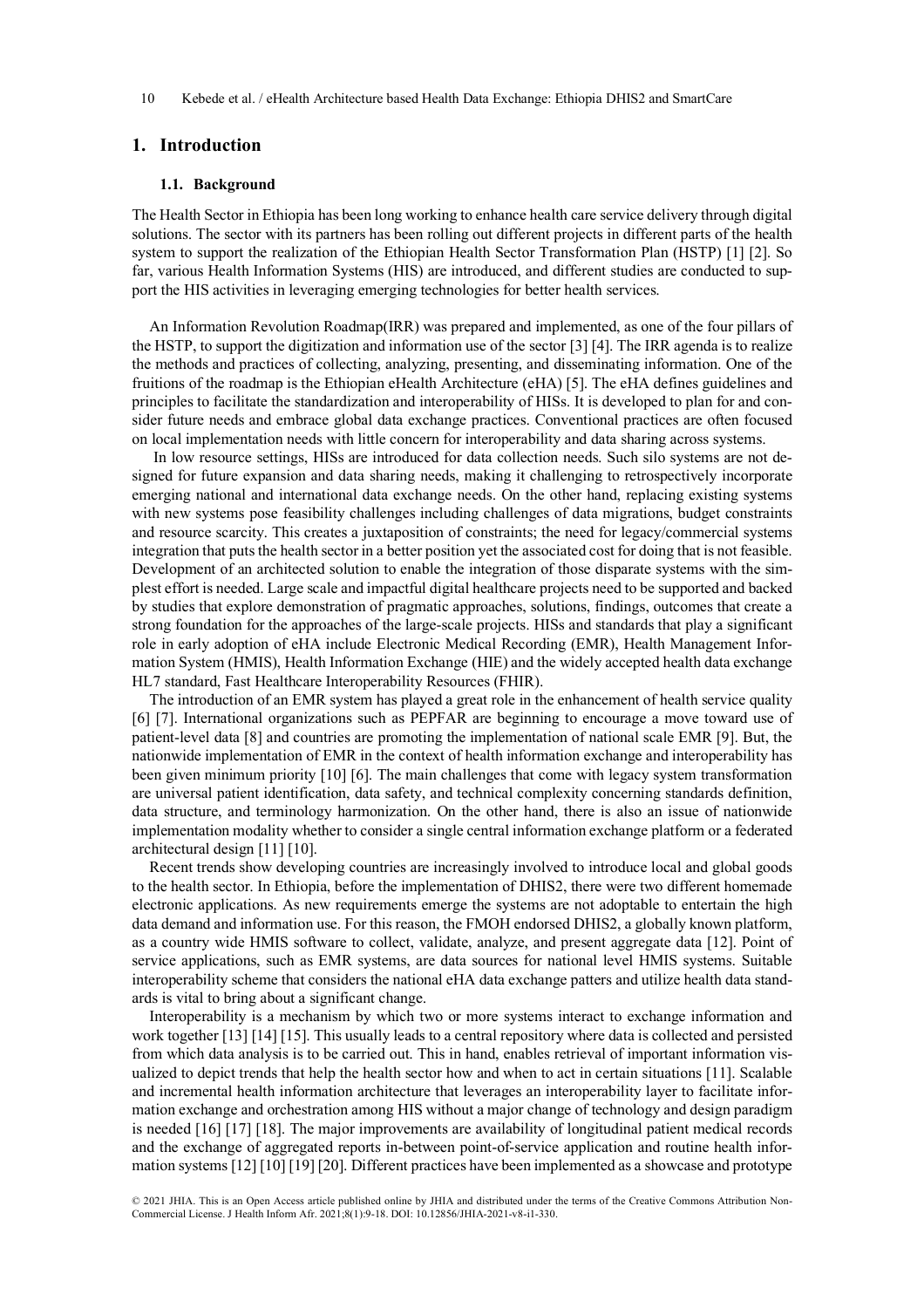to the real-world interoperability of systems. Some of them focus on a specific use case reporting such as mortality or other wellness data. A different use case is to utilize wearable devices as a source of data for EMR system [21] [22]. Data extracted from EMR systems is relevant for other third party systems depending on their needs. In order to use such data, persisted and transiting messages need to be standards based. One of the widely used messaging standards to share resources between HISs is FHIR [23].

FHIR (HL7, 2020) is an interoperability specification that ties health care systems with a common and standardized representation of resources. It enables those systems to communicate as they understand what information is communicated and what is expected in response to a request [24] [25] [26]. Regardless of data representation and persistence of data within a health system, the specification aims to have a common format during communication with other systems. This ultimately helps health systems to be able to provide correct and timely data. FHIR is a data model and representational state transfer (RESTful) API which is developed with the experience from HL7 ancestors, HL7 V2 and HL7 V3. In recognition of today's industry best practices for complex business systems design, it employs iterative and incremental development processes, referred to as agile approach, and utilizes RESTful principles [21].It is based on web technologies that have already widespread acceptance and utilizes existing integration tools and methods.

## **1.2. Objectives**

The purpose of this study is to establish patterns for implementing and scaling solutions of major HISs data exchange in low and limited resource settings. In this study we aim to show the existing infrastructure and coordination of eHA components in a holistic approach and trigger the concerned the concerned bodies for informed long and short term planning toward eHA maturity. In this study, the following major tasks are performed:-

- Assess global open standards data exchange trends and their application in low and resource limited settings.
- Develop adaptation strategy of open health data exchange in low resource environments
- Enable legacy facility and community based HISs to expose health data for use in the broader health context
- Develop a reusable common mediation module for sharing data

# **2. Materials and methods**

## **2.1. Related works**

To understand the current trends on health data exchange patterns, the team reviewed literature and observed global practices. Keywords and phrases were used to identify potentially related articles and results that spanned more than 15 journals were obtained. The team discussed on highly related papers and identified technical patterns and approaches. We have observed a trend to move toward use of patient-level data for calculation of HMIS metrics [27] [28]. Another trend is integration of national HMIS and point-ofservice EMR systems with scalability, efficiency, messaging standards and use of open tools as a targets of achievement [17] [29] [9] [30] [27] [28]. The identified trends, automated indicator reporting and mapping EMR data elements to FHIR resource elements are two important challenges identified at implementation level.

A middle layer FHIR server using HAPI FHIR was implemented to enable the interoperability of an EHR system with bedside(i2b2) clinical warehouse(CDW) [27] [31]. Warehouse data model is represented as an entity-attribute-value model, though the java implementation is based on regular relational tables. After manually inspecting the local database, mapping of data elements from the i2b2 CDW to FHIR resources has been achieved with java hibernate persistent entities for each FHIR resource. A more general approach is proposed by [10] that utilize NLP methods to map EHR data, structured and unstructured, to FHIR Models as opposed to similar solutions that are specific to clinical domains. Data annotation is carried out that is used to compute over and pass through NLP based pipeline, NLP reusable modules that transform the input data based on the annotations. UIMA, a software framework to analyse unstructured content, is used to reuse and develop modules that transform the annotated data. HAPI FHIR is used to expose the processed data. The experiment is conducted on MedicationStatement FHIR resources. Observed difficulty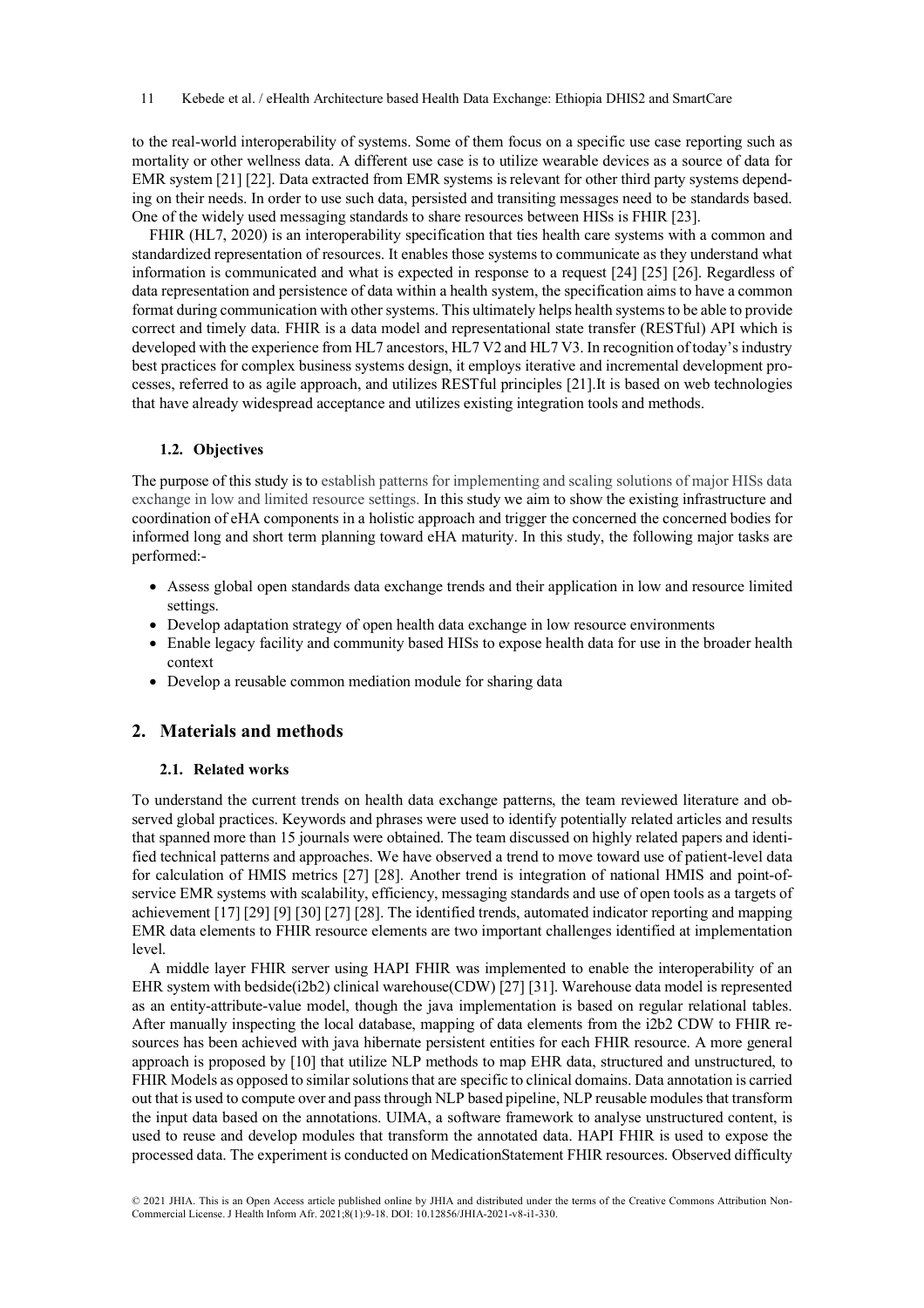of mapping EHR elements to FHIR elements, as EHR elements are numerous to work with [17] suggests automation means to perform this task with minimum human intervention. The study used a reconfigurable setting using semantic and morphological similarity computation to map EHR and FHIR elements. With an aim of exposing processed extracted health data with a single FHIR server, element mapping is explained in terms of equivalence to name, element type, and resource representation similarity during the computational processing.

Study results show data quality and process efficiency enhancements are achieved through health data exchange and interoperability [28] [27]. In terms of FHIR data exchange, promising milestones are achieved to map local data with FHIR resource elements [17] [10]. But Use of custom data representation and integration of systems using a direct link (point-to-point) puts a challenge to repeat the same effort during scale up. On the contrary, an architectural approach toward national health data interoperability as a holistic approach to address the challenges associated is crucial [32].

The rapidly growing and increased global acceptance of FHIR standard has instigated studies to target automated approaches for legacy and commercial EHR systems to benefit from FHIR containers. Main challenges have revolved around unpredictability of data representation on legacy and commercial EHR systems. Mapping of local data elements with FHIR resources is a great deal of work but reusability in production systems is also an important determinant. The general objective of our study is to develop a health data exchange model suited for low resource settings with reusable common data exchange modules that drive an overall workflow harmonization at a regional and national scale. It aims to reduce efforts of data exchange modules rework by utilizing heuristic inputs and automatically mapping local data elements of an EHR to FHIR resources, to ease usage of the system in practical environments.

## **2.2. Current state assessment method**

The team conducted an assessment to identify barriers of eHA components HIE and interoperability adhering to the eHA architectural specification. The goals of the assessment were to identify systems capable of being piloted to meet data exchange needs through:

- identification of health data exchange needs that can be supported by the data source
- identification of barriers to health data exchange
- identification of eHA components that are currently in use
- assessment of capabilities for data sharing
- assessment of the accuracy and completeness of the data source

The team followed similar methodology to [33], where onsite observation of health facilities and authors own experience is used to conceptualize local, national and international perspectives. The team also assessed the current status of eHA to identify components that are currently in use and considered FMOH trust for data utilization for a larger impact. Besides, we considered systems that can have better contribution to the known need for data sharing and are able to be piloted using real data.

## **2.3. Health data exchange model**

Health data exchange and interoperability is the driving factor toward eHA maturity. Our model used the existing national eHA as a basis. The core aspects of our study spanned the eHA components including point-of-service applications, the interoperability layer and shared HIS components. To demonstrate our model, we used adoption maturity of HISs from each layer and utilized reference technologies of each HIS component to implement our demonstration. The eHA is based on an interoperability layer to enable registry services and point-of-service applications to communicate and exchange data. The team assessed eHA components current adaptation status in practice in alignment with needs of the FMOH to select important HISs for our study. An important challenge is taken to involve legacy HIS in order to affirm a pragmatic conclusion is reached.

## **2.4. Technology**

The Ethiopia eHA outlines the overall health data exchange patterns and shows implementation technologies of each HIS component. Consequently, as per the eHA guidelines, OpenHIM (http://openhim.org/), an

<sup>© 2021</sup> JHIA. This is an Open Access article published online by JHIA and distributed under the terms of the Creative Commons Attribution Non-Commercial License. J Health Inform Afr. 2021;8(1):9-18. DOI: 10.12856/JHIA-2021-v8-i1-330.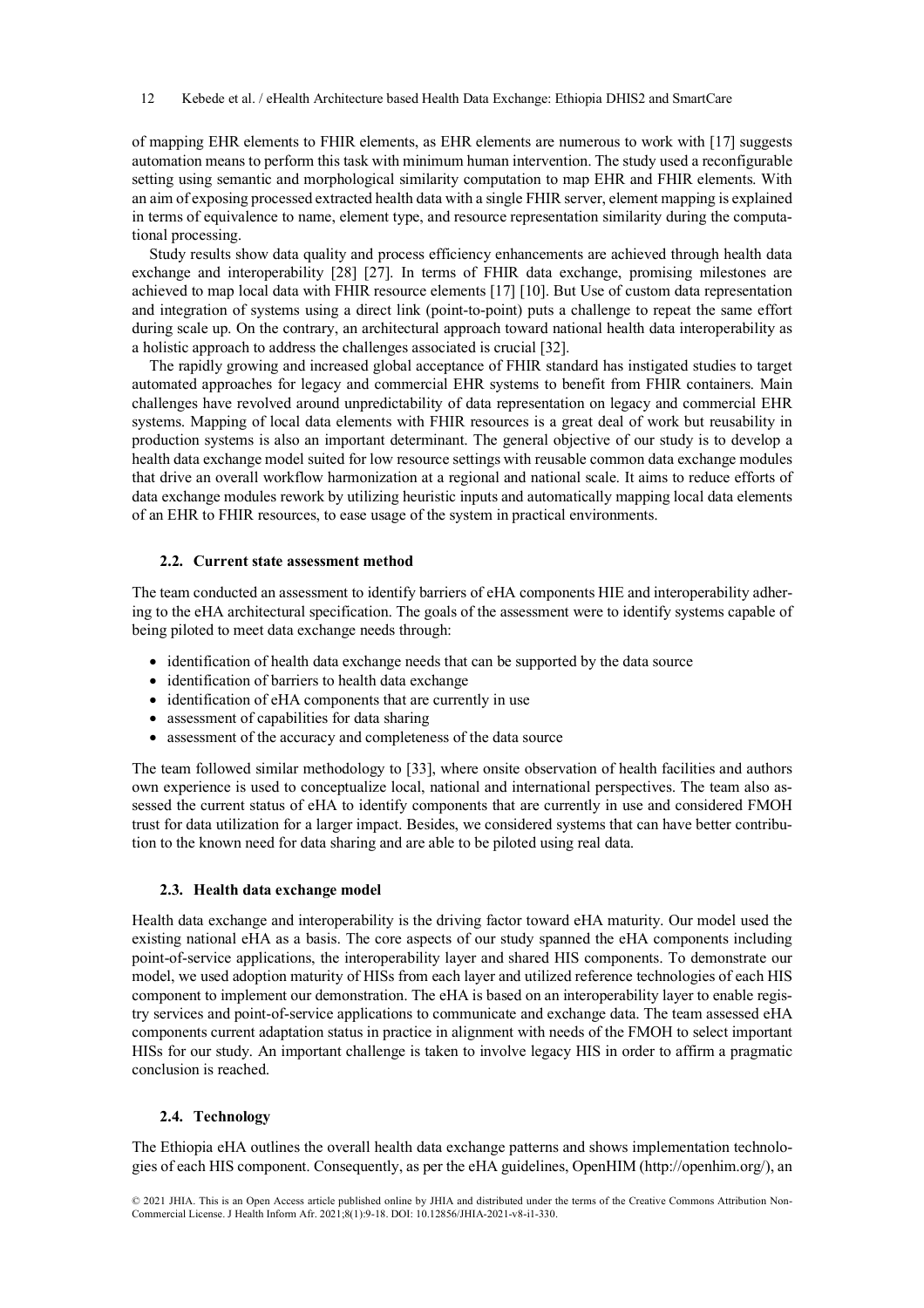open source software, is an interoperability layer reference implementation technology. The national HMIS, DHIS2, from the shared services layer and SmartCare, an EMR system, are selected for their adoption maturity to conduct our study. The team adopted HAPI FHIR to expose SmartCare EMR local data, which involves developing EMR and FHIR resource data element mapping strategy. To demonstrate the data exchange of selected components for the identified use case, the team developed a Disease Registry Mediator to retrieve data from the FHIR server, make aggregation and transformation of the data. Finally the mediator sends a monthly aggregate report to DHIS2 using the DHIS2 API, Figure-1 shows the integration model.



**Figure 1.** Health data exchange model

## **2.5. Test and evaluation method**

In adherence to eHA guidelines and use of reference technologies, the team implemented integration testing for the identified use case and conducted experiments in a real world environment and production HISs. The major emphasis is given on the overall health data exchange and the impact in data quality and scalability of local data and FHIR data element mapping. A comparison of data retrieved by the adopted FHIR server and manually inspected data from the tally sheet is conducted to assess the data quality, data demand and information availability. Relevant dimensions of data quality were assessed and compared with the manual practice. Hence implementation feasibility in terms of cost, time, and technical capacity associated with collecting and aggregating the data and human resource needs are investigated to the proposed solution. These evaluation criteria examine durability and long term use of the integration model in support of functionality and capability of HISs seamless integration.

# **3. Results**

The main aim of our experiment is to enable eHA components to exchange data adhering to eHA principles. Analysis of our experiment is explained in three major actions taken. First, the eHA contains point-ofservice applications in its lower layer. The point-of-service applications are main data sources to the top most layers, the shared services or registries layer. Accordingly, in this study legacy EMR system is used as a data source. It is a closed source desktop application that lacks an API to exchange data. In order to overcome this challenge, we leveraged HAPI FHIR library and developed new data element mapping scheme to extract data from relational database. Second, in this study, we used the most common data exchange use case to implement data exchange adhering to eHA principles that leverage the interoperability layer. A mediator is developed that triggers health data exchange to extract data from HAPI FHIR API, make aggregation and submit to a national HMIS instance. Thirdly, we conducted data quality assessment on the existing practices to exchange health data. This is used to show the significance of our study and illustrate the existing need for data quality improvement.

## **3.1. Standards based legacy EMR data extraction**

Making use of standards based health data exchange and interoperability is a foundation for effective and sustainable approach. Following our assessment, FHIR is a de-facto standard for health data exchange with

 <sup>1</sup> https://github.com/haftamuk/openhim-mediator-SmartCare-DHIS2-DiseaseRegistry-Data

<sup>© 2021</sup> JHIA. This is an Open Access article published online by JHIA and distributed under the terms of the Creative Commons Attribution Non-Commercial License. J Health Inform Afr. 2021;8(1):9-18. DOI: 10.12856/JHIA-2021-v8-i1-330.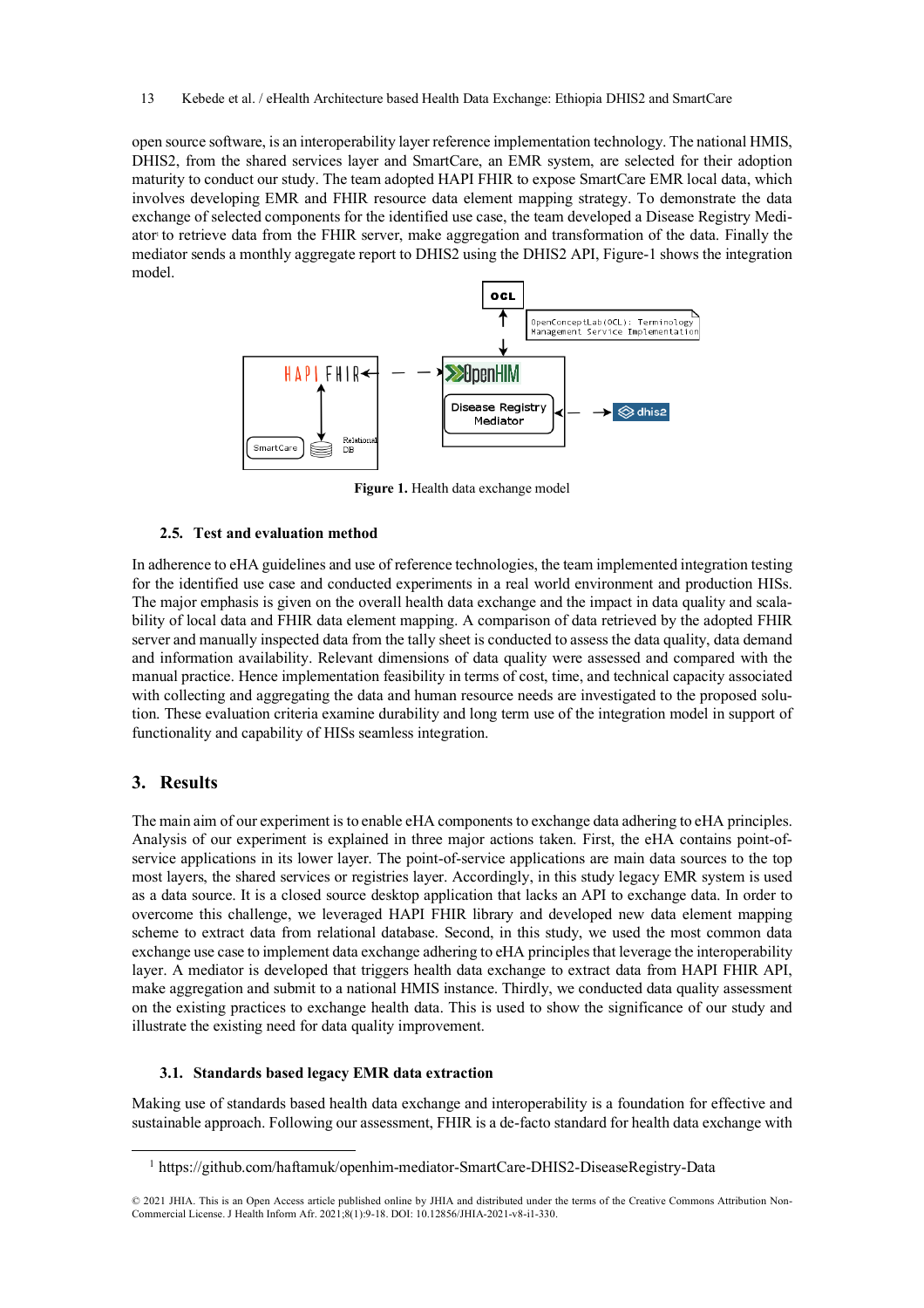growing acceptance and implementation cases across various countries. HAPI FHIR is built for an extensive use and realization of HL7 FHIR standard powering interoperability. It is an open source java based implementation with RESTFull interface and abstraction of local data using FHIR resources. In addition to exchange local data adhering to FHIR standard, it provides security implementation to enable clients to authenticate themselves. Harnessing the capabilities with an extended use in commercial and legacy EMR systems, in this study, the team developed EMR local data and FHIR resources mapping scheme. HAPI FHIR is adopted4 to expose SmartCare local relational data.

An approach to map local EMR data with FHIR resource data elements involved creating java entities for each identified FHIR resource. To minimize duplication of effort and reuse implementations java persistent entities is not used as it will require refactoring during different EMR instances. Tested and readymade SQL queries for the identified FHIR resources provided by the database administrator are used to retrieve data from the relational database. Result set of the query was then parsed to instantiate objects and build a collection of objects. This data element mapping model requires creating java entities for each FHIR resource. Incorporation of dynamic query is an important aspect for scalability and flexibility properties of the integration. Only the SQL query to the corresponding FHIR resources and use cases at hand need to be modified during scale up efforts. Thereby, deployment of the adopted HAPI FHIR server in other EMR instances requires adjusting the raw sql queries accordingly. The intention is to ease the scale-up of our implementation to regional and national level. The developed legacy EMR data extraction scheme is tested on Patient and Condition resources that are relevant for the identified use case demonstration. In order to not create an additional layer, the adopted FHIR server was deployed within a similar machine where the EMR is deployed for demonstration purpose. FHIR web API was used to access the resources and expected results were obtained, which proved effectiveness of the developed standards based data extraction scheme.

## **3.2. eHA based health data exchange**

In order to demonstrate the results, an experiment using eHA data exchange patterns with the most common use case is conducted. We selected the national HMIS, and an EMR to demonstrate the data exchange. DHIS2 is a web-based national HMIS implementation. It contains 53 data sets used by more than 35, 000 health facilities serving at different layers of the health sector, including health post, health center and hospitals, to deliver reports of various types and it is the major source of information by the FMOH. To limit the scope of the implementation, we demonstrated the implementation in Ayder Comprehensive Specialized Hospital and considered all data elements that are reported using DHIS2. The hospital uses Smart-Care, an electronic medical record system. It is windows based desktop application with a centralized database. The integration model is reached adhering to Ethiopia's eHA in consultation with experiences of open source software, and thorough investigation of the international community groups working on similar studies, OpenHIE(https://ohie.org/). We selected disease registry reporting use cases to demonstrate the integration model as it is one of the most widely used datasets utilized by multiple work units including outpatient departments (OPD) to report monthly disease registry data. We observed that OPD transactions are more requiring follow-up of updates in daily basis and building the report received from each department is made monthly by the HMIS department. Of the dataset registration forms provided in DHIS2, disease registry reporting is the most time consuming operation. In the selected use case, data entry is filled in aggregation of gender and age groups(six age groups to each gender) for each disease classifications, a total of more than 4000 disease classifications. Selection of the disease registry data set is also reinforced as EMR is a typical source of such data. For those reasons we chose to consider integration of DHIS2 and SmartCare on disease registry reporting as a use case.

|  | Table 1. Ayder comprehensive specialized hospital profile |  |  |
|--|-----------------------------------------------------------|--|--|
|  |                                                           |  |  |

| Location        | Mekelle, Tigray, Ethiopia |
|-----------------|---------------------------|
| <b>Services</b> | IPD and OPD               |
| Staff           | Over 2,165                |
| Patient Flow    | Over 170, 000             |

The data exchange model involved development of a disease registry data exchange mediator. The selected use case operates on two FHIR resources, Patient and Condition. Targeted FHIR resources, with only minimized elements that are relevant to disease registry reporting include resourceType, id, identifier, code and subject for Condition Resource and resourceType, identifier, code, gender, and birthDate for Patient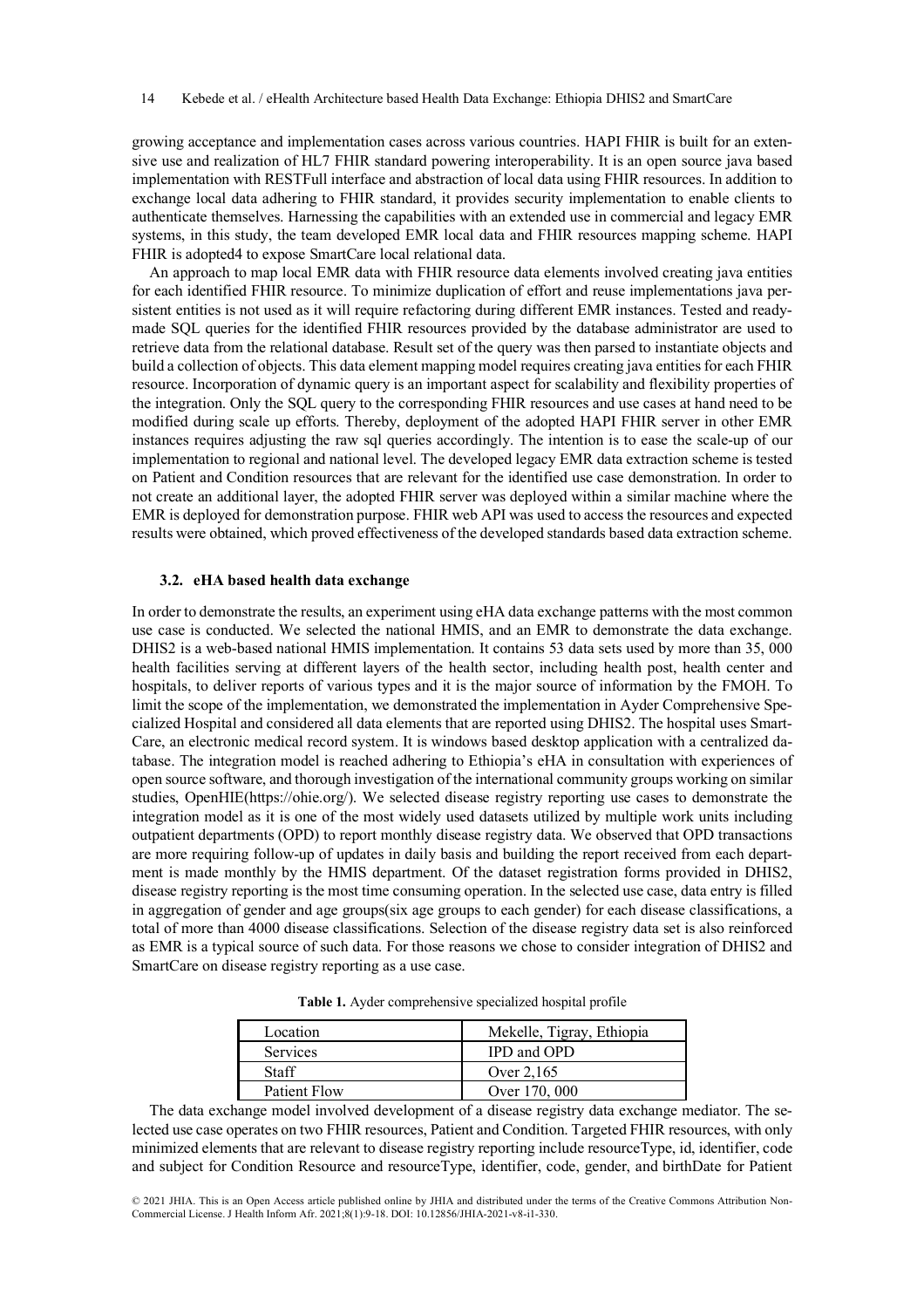Resource. In adherence to patients data policy and health data regulations in general, the exchanged data was anonymous making the integration scenario applicable. The data exchange workflow involved is shown in (Figure 2).



**Figure 2.** Disease registry aggregate data report workflow

The data exchange mediator utilized a terminology management services to resolve disease classification mismatch of the two systems. In this study, we found that for the range of dates provided as parameters of a web request, an aggregate report is built and sent to DHIS2. We observed the submitted data via DHIS2 Disease registry dataset report for the selected work unit and is accurate in comparison to the manually inspected expectation of aggregate data values.

## **3.3. Data quality gap assessment**

In order to show the significance of this study, we conducted data quality assessment in the existing data exchange approach.The evaluation was conducted on 12 months of data, from September 2019 to August 2020. The report entries of the disease registry are extracted from DHIS2 and the equivalent EMR entries via the HAPI FHIR based adapter in order to compare and contrast using data quality and efficiency parameters. Having inspected the data values for top ten disease classifications, their summed value is used for comparison (Figure 3). We used HAPI FHIR web API to retrieve Condition resources bound to start and end time of registration.



**Figure 3.** Top-10 disease registry report data - HMIS and EMR

We have observed the tally based entry has resulted in a significant increase in the reported number for the first, second, fifth and six disease classifications. The cause of this difference can be seen in three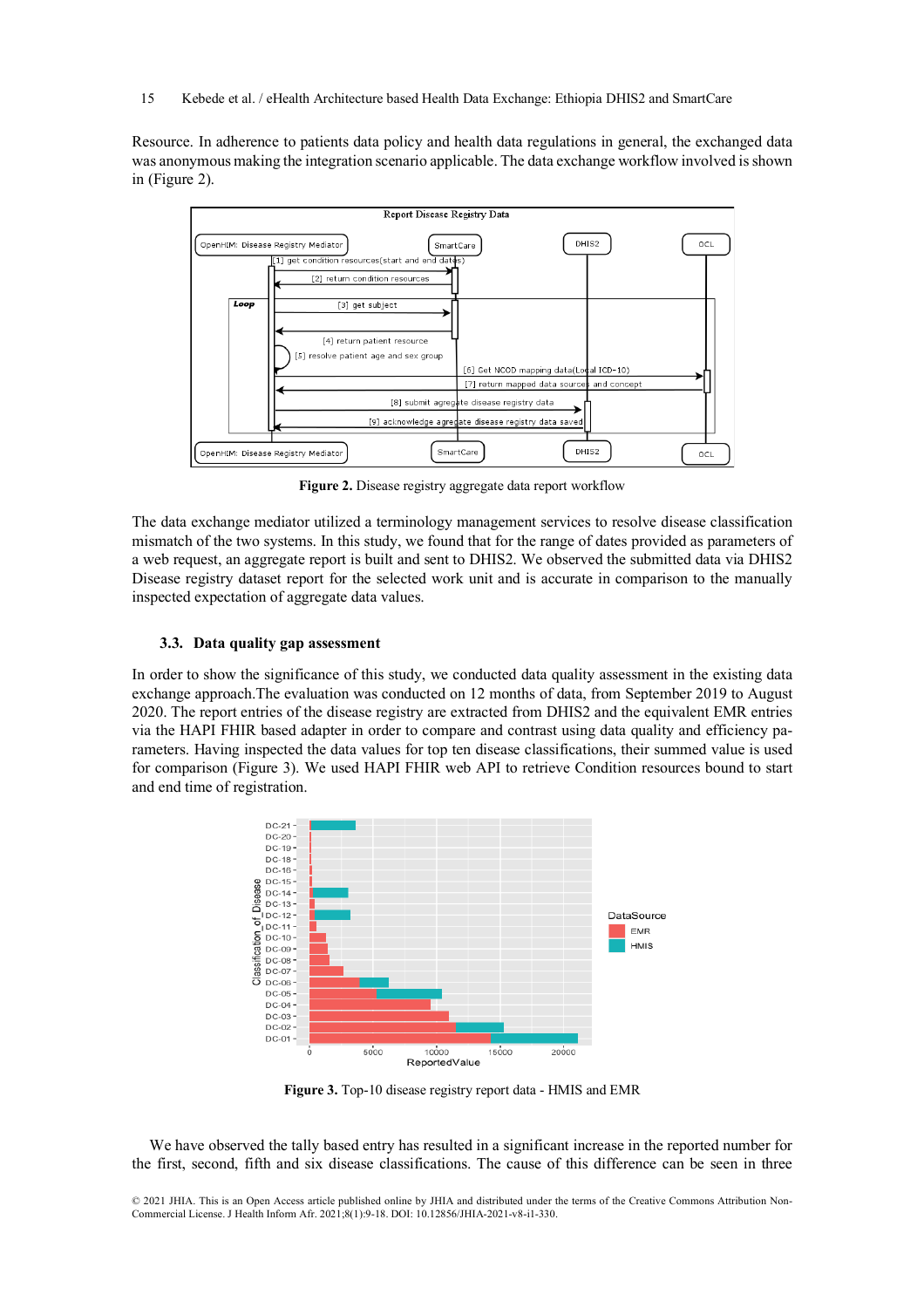perspectives, firstly how effectively the physicians are using the EMR, secondly accuracy of recorded data in the tally sheet and thirdly how much similarity exists in coding disease classification in both systems. Though reports of the first and last months may be affected by late reports, the approach to use sum of 1 year data for comparison should compensate the late reports. In practical sense, manual tally based aggregate reporting from different OPD departments is time taking and agreeably reports may be delayed to be reflected in the national HMIS instance. Coding mismatch is the main source of reporting difference. This implies aggregate reports at various levels lack accuracy. We found different disease classification levels and diseases aggregation values are summed manually in the HMIS tally sheet. This caused data inconsistency for aggregation of specific disease value category does not have harmonized guidelines. This is also reinforced as physician's free text is manually inspected in the tally sheet. As data is handed from primary source to extended level, quality is compromised. Tally sheet is collected from the hospital departments and sub departments, compiled and submitted to the HMIS department. As different layers of data sources exist raw data values can change in the process causing mismatch and inconsistency. In this study, the main aim is to show the data quality problems that practically exist. We observed the data available in the HMIS system is not exact reflection of the data available in the EMR. Now the intention is not to stress on which data source is accurate but how the manual tally based data exchange in fragmented systems is a cause of data quality problem. The assessment proved a significant data quality improvement can be achieved using eHA based health data exchange.

## **4. Discussion**

Substantiating the practical implementation and obtained results of this study, we found important eHA aspects that support moving toward interoperability. To explore the need for interoperability of currently fragmented legacy systems, we experimented on the most practiced eHA components, HMIS and EMR systems. Leveraging open tools such as HAPI FHIR leads to effective and reusable outcomes. The current manual systems and processes for HMIS disease reports require an expert to register case data to the OPD register and tally according to disease, age, and gender disaggregation. This manual process has been a source of different kinds of errors. Besides client follow-up, nurse professionals were assigned to dedicate OPD to handle the activity of disease registration and reporting. This resulted in health care professionals that were overburdened in the process of data collection and aggregation. Currently, DHIS2 software is manually populated even though data is available in corresponding systems. This manual process results in autonomous systems that lack integration, duplication of effort, and inevitable human errors. Despite the human resources dedicated to reporting, aggregated reports collected from each OPD in the HMIS department were facing different data quality issues as the collected data is questionable, time-consuming and error-prone. The ability of HISs to interoperate and exchange data minimizes the overburden, duplication of effort, eliminates human errors and most importantly assures data quality.

One of the important works to underpin national level harmonized report is the development of national disease classification, an adoption from WHO's ICD-10. This needs to be cascaded to the facility level where EMR systems should utilize similar classifications and provide appropriate mapping information. In this study, we observed disease classification coding differences that ultimately impact factuality of the service delivery report. This mismatch did not impacted our study as it dealt with only top-10 diseases, the team managed to manually inspect and map the elements using  $OCL^2$ , a terminology management system hosted in a cloud, to retrieve reports by changing request parameters.

Demonstration of FHIR and local EMR data mapping was conducted only with FHIR Patient and Condition resources and two Java entities were created to support these FHIR resources. To demonstrate on a larger scale with more use-cases, relevant FHIR resources and FHIR Implementation Guides should be identified beforehand. The focus of our study was to demonstrate the methodological aspect for mapping FHIR resources with EMR local data and assure the scalability.

We took the first step to demonstrate Ethiopia eHA components data exchange and interoperability and explored their practical challenges. The team has also identified and reflected on important concerns identified in the process. These include harmonization of National Classification of Disease (NCOD) and cascading use of terminology to health service delivery facilities. It is highly emphasized that use of standards and scalable approaches of health data exchange play an invaluable role towards eHA maturity.

l

<sup>2</sup> https://www.openconceptlab.org

<sup>© 2021</sup> JHIA. This is an Open Access article published online by JHIA and distributed under the terms of the Creative Commons Attribution Non-Commercial License. J Health Inform Afr. 2021;8(1):9-18. DOI: 10.12856/JHIA-2021-v8-i1-330.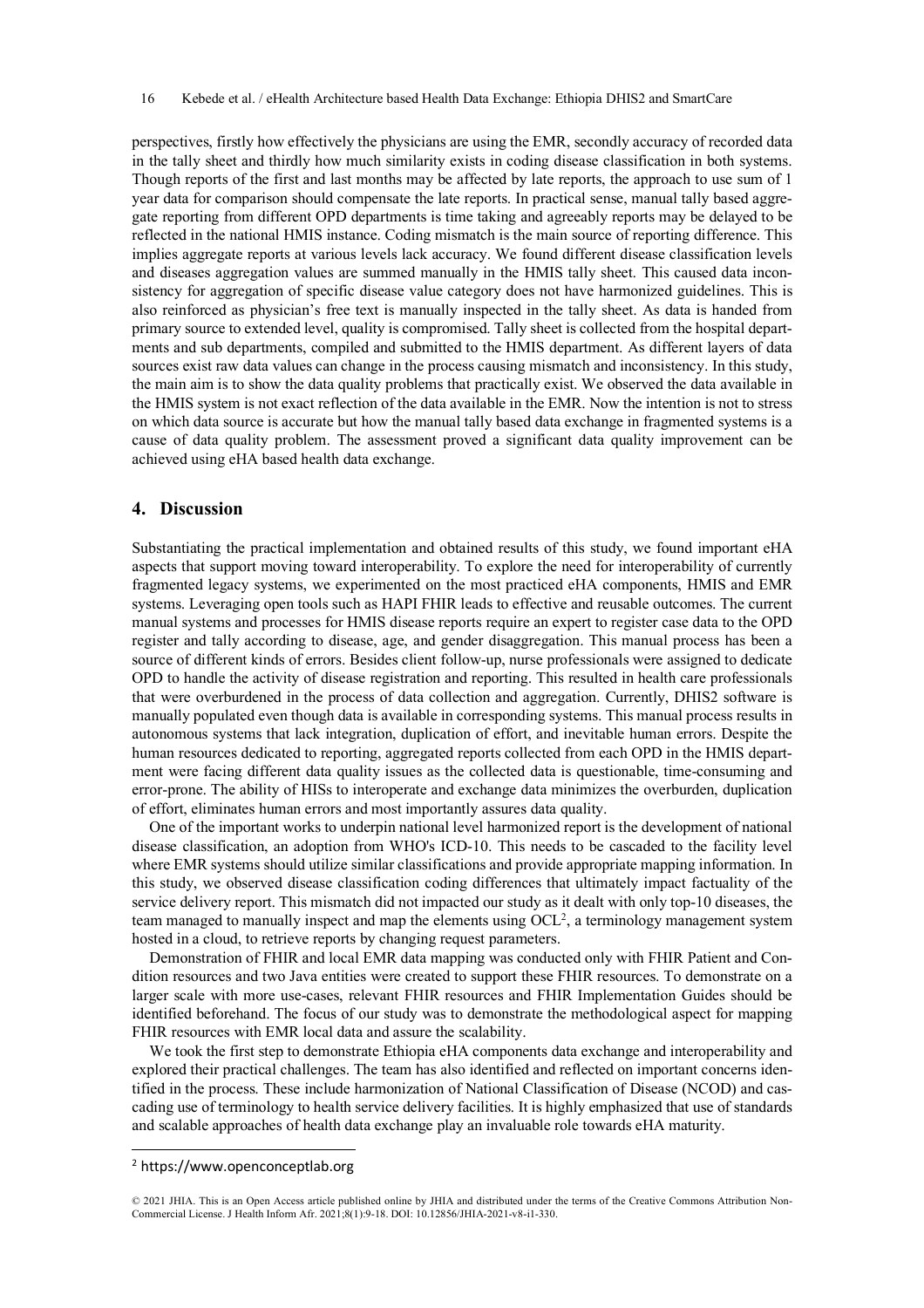17 Kebede et al. / eHealth Architecture based Health Data Exchange: Ethiopia DHIS2 and SmartCare

Finally Interoperability involves multiple systems communicating and sharing information and that requires establishing health data and information security policy and regulations. This becomes prevalent when thinking about the scale up of activities for a broader impact. Reusable mediator development and using consistent approaches to avail health data from point-of-service systems play an important role in health data reports and support facilitating health data exchange. Taking appropriate measures to assure technical solutions can be scaled to support use-cases is a significant driver toward maturing eHA.

## **5. References**

- [1] Federal Democratic Republic of Ethiopia, Ministry of Health. (2020). Health Sector Transformation Plan II.
- [2] The Federal Democratic Republic of Ethiopia, Ministry of Health. (2015). Health Sector Transformation Plan.
- Ministry of Health Ethiopia. (2020). Information Revolution.
- [4] Ethiopian Federal Ministry of Health. (2016). Information Revolution Roadmap.
- [5] Federal Ministry of Health Ethiopia. (2021). Digital Health Blueprint.
- [6] Sameer Kumar and Krista Aldrich. Overcoming barriers to electronic medical record (EMR) implementation in the US healthcare system: A comparative study. Health Informatics Journal, 16(4):306–318, 2010.
- [7] Aida Valls Mateu and Karina Gibert Oliveras. Survey of Electronic Health Record Standards. Project K4CARE, pages 1–21, 2004.
- [8] Bob Jolliffe, Johan Ivar saebo, and Andrew Muhire. Information Systems Ar- chitecture As Production - Building Health Information Systems In Rwanda. 2015.
- [9] Leonidas L. Fragidis and Prodromos D. Chatzoglou. Implementation of a na- tionwide electronic health record (EHR). International Journal of Health Care Quality Assurance, 31(2):116–130, 2018.
- [10]Na Hong, Andrew Wen, Feichen Shen, Sunghwan Sohn, Sijia Liu, Hongfang Liu, and Guoqian Jiang. Integrating Structured and Unstructured EHR Data Using an FHIR-based Type System: A Case Study with Medication Data. Technical report.
- [11]Ryan Crichton, Deshendran Moodley, Anban Pillay, Richard Gakuba, and Christopher J Seebregts. An Architecture and Reference Implementation of an Open Health Information Mediator: Enabling Interoperability in the Rwan- dan Health Information Exchange. Technical report.
- [12]Thangasamy Pandikumar, Gebremichael Melaku, Kebede Mentesnot, Sileshi Michael, Elias Noah, and Tesfaye Brook. A PILOT STUDY ON DISTRICT HEALTH INFORMATION SOFTWARE 2: CHALLENGES AND LESSONS LEARNED IN A DEVELOPING COUNTRY: AN EXPERIENCE FROM ETHIOPIA. International Research Journal of Engineering and Technology (IRJET), 2016.
- [13]PEPFAR. PEPFAR 2021 Country and Regional Operational Plan (COP/ROP) Guidance for all PEPFAR Countries, 2021.
- [14]Fernando Almeida, Jose Oliveira, and Jose Cruz. Open Standards And Open Source: Enabling Interoperability. International Journal of Software Engineer- ing & Applications, 2(1):1–11, 2010.
- [15]Brian E. Dixon and Caitlin M. Cusack. Measuring the Value of Health Infor- mation Exchange. In Health Information Exchange: Navigating and Managing a Network of Health Information Systems, pages 231–248. 2016.
- [16]Marco Eichelberg, Thomas Aden, Jo ̈rg Riesmeier, Asuman Dogac, and Gokce B. Laleci. A survey and analysis of electronic healthcare record standards. ACM Computing Surveys, 37(4):277–315, 2005.
- [17]Mu Hsing Kuo, Andre William Kushniruk, and Elizabeth Marie Borycki. Design and implementation of a health data interoperability mediator. In Studies in Health Technology and Informatics, volume 155, pages 101–107, 2010.
- [18]Martin Chapman, Vasa Curcin, and Elizabeth I Sklar. A semi-autonomous approach to connecting proprietary EHR standards to FHIR. pages 1–20, 2019.
- [19]Lamprini Kolovou, Evy Karavatselou, and Dimitrios Lymberopoulos. Refer- ence implementation model for Medical Information Systems' interoperability. In Proceedings of the 30th Annual International Conference of the IEEE Engi- neering in Medicine and Biology Society, EMBS'08 - "Personalized Healthcare through Technology", pages 1510–1513, 2008.
- [20]Suranga N. Kasthurirathne, Burke Mamlin, Grahame Grieve, and Paul Biondich. Towards Standardized Patient Data Exchange: Integrating a FHIR Based API for the Open Medical Record System. Studies in Health Technology and Informatics, 216:932, 2015.